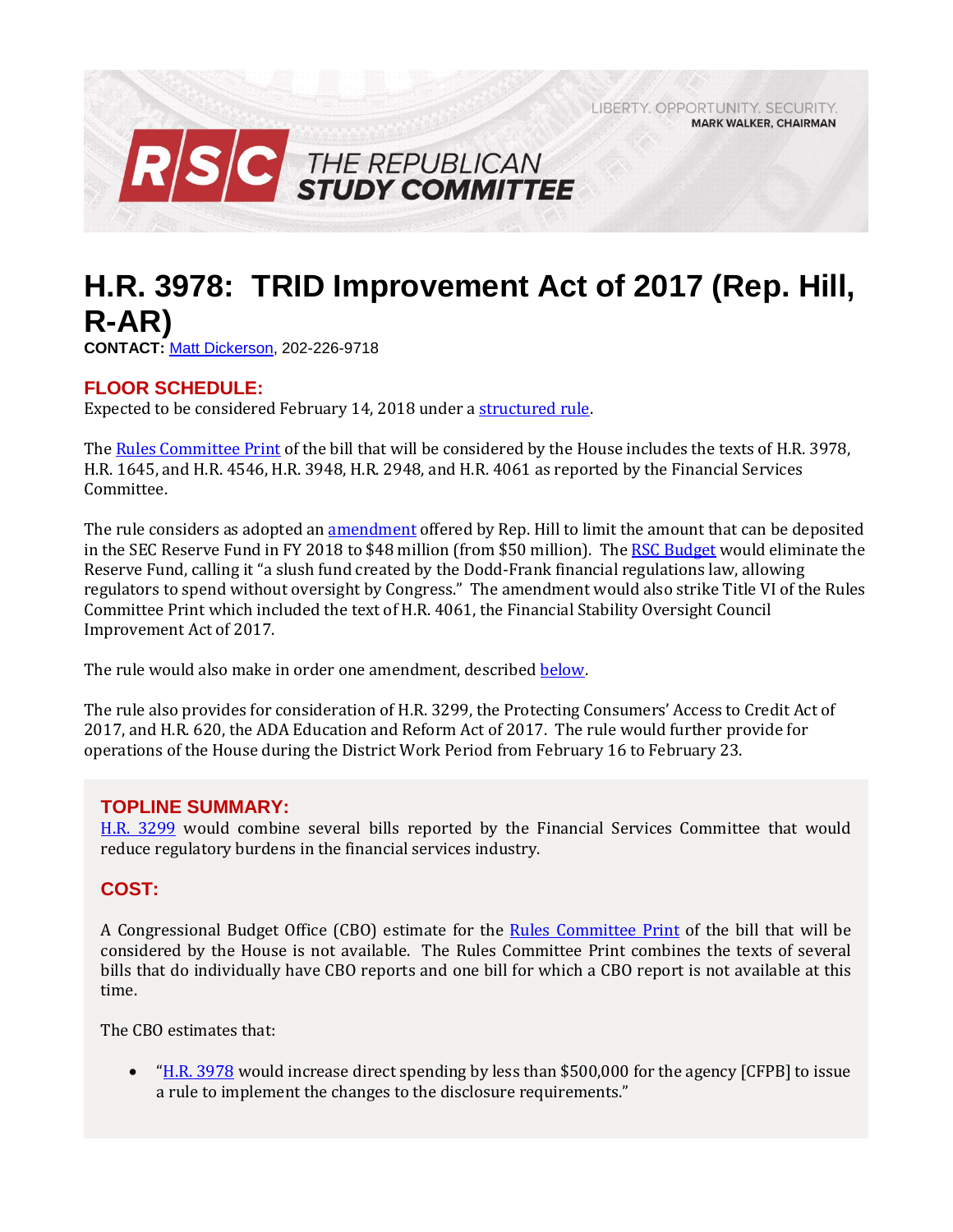- "[H.R. 1645](https://www.cbo.gov/system/files/115th-congress-2017-2018/costestimate/hr1645.pdf) would have no significant effect on the agency's costs because the SEC would not have to update agency rules to implement the bill."
- "H.R.  $4546$  would have an insignificant effect on that agency's [the SEC] costs."
- $H.R. 3948$  would require the agency [SEC] to spend less than \$500,000 to update its guidance documents."
- Fo[r H.R. 2948](https://www.cbo.gov/system/files/115th-congress-2017-2018/costestimate/hr2948.pdf), "rulemaking to implement the registration requirements would cost \$1 million."

A CBO report for H.R. 4061 is not available at this time. The [amendment](https://amendments-rules.house.gov/amendments/HR3978Amend21218100347347.pdf) offered by Rep. Hill that is considered as adopted by the rule strikes Title VI of the Rules Committee Print that had included H.R. 4061.

The **amendment** offered by Rep. Hill that is considered as adopted by the rule would also reduce mandatory spending by \$2 million in FY 2018 by limiting the amount that can be deposited in the SEC Reserve Fund in FY 2018 to \$48 million (from \$50 million).

# **CONSERVATIVE CONCERNS:**

- **Expand the Size and Scope of the Federal Government?** No.
- **Encroach into State or Local Authority?** No.
- **Delegate Any Legislative Authority to the Executive Branch?** No.
- **Contain Earmarks/Limited Tax Benefits/Limited Tariff Benefits?** No.

# **DETAILED SUMMARY AND ANALYSIS:**

Th[e Rules Committee Print](http://docs.house.gov/billsthisweek/20180212/BILLS-%20115SAHR3978HR1645HR4546HR3948HR2948HR4061-RCP115-59.pdf) of the bill that will be considered by the House includes the texts of H.R. 3978, H.R. 1645, and H.R. 4546, H.R. 3948, H.R. 2948, and H.R. 4061 as reported by the Financial Services Committee.

Title I of the bill includes the text of H.R. 3978, the TRID Improvement Act of 2017. The bill would require the Consumer Financial Protection Bureau (CFPB) to allow disclosure of discounted rates that are available if a consumer purchases a lenders and owners title insurance policy simultaneously.

Title II of the bill includes the text of H.R. 3948, the Protection of Source Code Act. The bill would prohibit the Securities and Exchange Commission (SEC) from compelling a company to furnish source code or other similar intellectual property unless it issues a subpoena.

Title III includes the text of H.R. 1645, the Fostering Innovation Act of 2017. The bill would extend the exemption period for compliance with Section 404(b) of the Sarbanes-Oxley Act for emerging growth companies from five years to up to ten years. Under Section 404(b) of the Sarbanes-Oxley Act, "requires a public company's auditor to attest to, and report on, management's assessment of the company's internal controls." The Jumpstart Our Business Startups (JOBS) Act of 2012 exempted emerging growth companies (EGCs) from Section 404(b) for up to five years. EGCs are defined as companies with less than \$1 billion in annual revenues or \$700 million in public float.

Title IV of the bill includes the text of H.R. 4546, the National Securities Exchange Regulatory Parity Act. The bill would allow any security listed on a national exchange that is registered with the Securities and Exchange Commission (SEC) to be exempted from state regulations. Under current law, securities listed on three equity markets (the New York Stock Exchange (NYSE), the American Stock Exchange (AMEX), and the

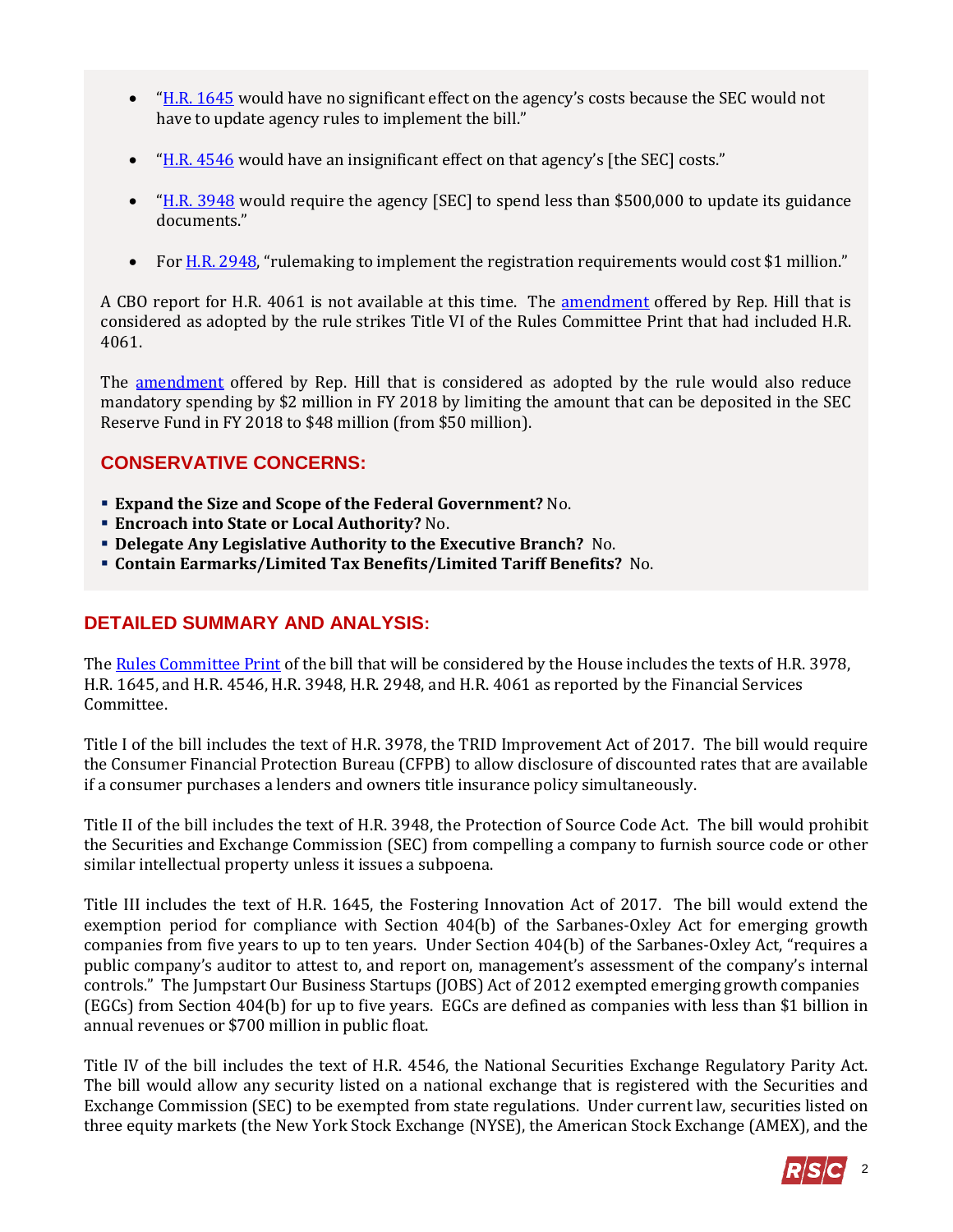Nasdaq Stock Market (NASDAQ)) as well as markets that the SEC has determined have "substantively similar" standards are exempt from state regulation. This is known as the "blue sky" exemption. The bill would amend the National Securities Markets Improvement Act of 1996 to eliminate references to the specified exchanges.

Title V of the bill includes the text of H.R. 2948, To amend the S.A.F.E. Mortgage Licensing Act of 2008 to provide a temporary license for loan originators transitioning between employers, and for other purposes. The bill would allow an individual who is a registered loan originator who is employed by a state-licensed mortgage company to be provided authority to work in a new state or move from a financial institution to a state-licensed nonbank loan originator for up to 120 days or until a new license is issued.

The [amendment](https://amendments-rules.house.gov/amendments/HR3978Amend21218100347347.pdf) offered by Rep. Hill that is considered as adopted by the rule strikes Title VI of the Rules Committee Print. Title VI of the bill includes the text of H.R. 4061, the Financial Stability Oversight Council Improvement Act of 2017. The bill would require the Financial Stability Oversight Council (FSOC) to take into account the appropriateness of the imposition of prudential standards as opposed to other forms of regulation when determining whether to subject a nonbank financial company to prudential regulation by the Federal Reserve, require the FSOC to allow nonbank financial companies to challenge a determination at least annually and every five years, specify requirements for a nonbank financial company that is being considered designated for prudential regulation to provide input to the FSOC and for the FSOC to provide information to the company prior to the determination being made, require the FSOC to publicly disclose its determinations and the methodology for analyzing nonbank financial companies, and require the FSCO to conduct a study on the impact of the determinations on the companies and the wider economy.

## <span id="page-2-0"></span>**AMENDMENTS MADE IN ORDER:**

1. **[Foster \(D-IL\)](https://amendments-rules.house.gov/amendments/FOSTER_078_xml%20(2)212181422512251.pdf)**: Would limit the applicability of Title II of the bill, which would prohibit the Securities and Exchange Commission (SEC) from compelling a company to furnish source code or other similar intellectual property unless it issues a subpoena, to only source code related to algorithmic trading. Some conservatives may be concerned this amendment could allow the SEC to compel a company to furnish source code that is not related to algorithmic trading without a subpoena.

## **COMMITTEE ACTION:**

H.R. 3978 was introduced on October 5, 2017, and referred to the House Financial Services Committee. The Committee marked up and reported the bill on November 15, 2017, by a 53 – 5 vote.

Th[e Rules Committee Print](http://docs.house.gov/billsthisweek/20180212/BILLS-%20115SAHR3978HR1645HR4546HR3948HR2948HR4061-RCP115-59.pdf) of the bill that will be considered by the House includes the texts of H.R. 3978, H.R. 1645, and H.R. 4546, H.R. 3948, H.R. 2948, and H.R. 4061 as reported by the Financial Services Committee.

H.R. 1645 was introduced on March 21, 2017 and referred to the House Financial Services Committee. The Committee marked up and reported the bill on October 12, 2017, by a 48 – 12 vote.

H.R. 4546 was introduced on December 5, 2017, and referred to the House Financial Services Committee. The Committee marked up and reported the bill on December 13, 2017, by a 46 - 14 vote.

H.R. 3948 was introduced on October 4, 2017, and referred to the House Financial Services Committee. The Committee marked up and reported the bill on October 12, 2017, by a 44 - 14 vote.

H.R. 2948 was introduced on June 20, 2017, and referred to the House Financial Services Committee. The Committee marked up and reported the bill on December 13, 2017, by a 60 – 0 vote.